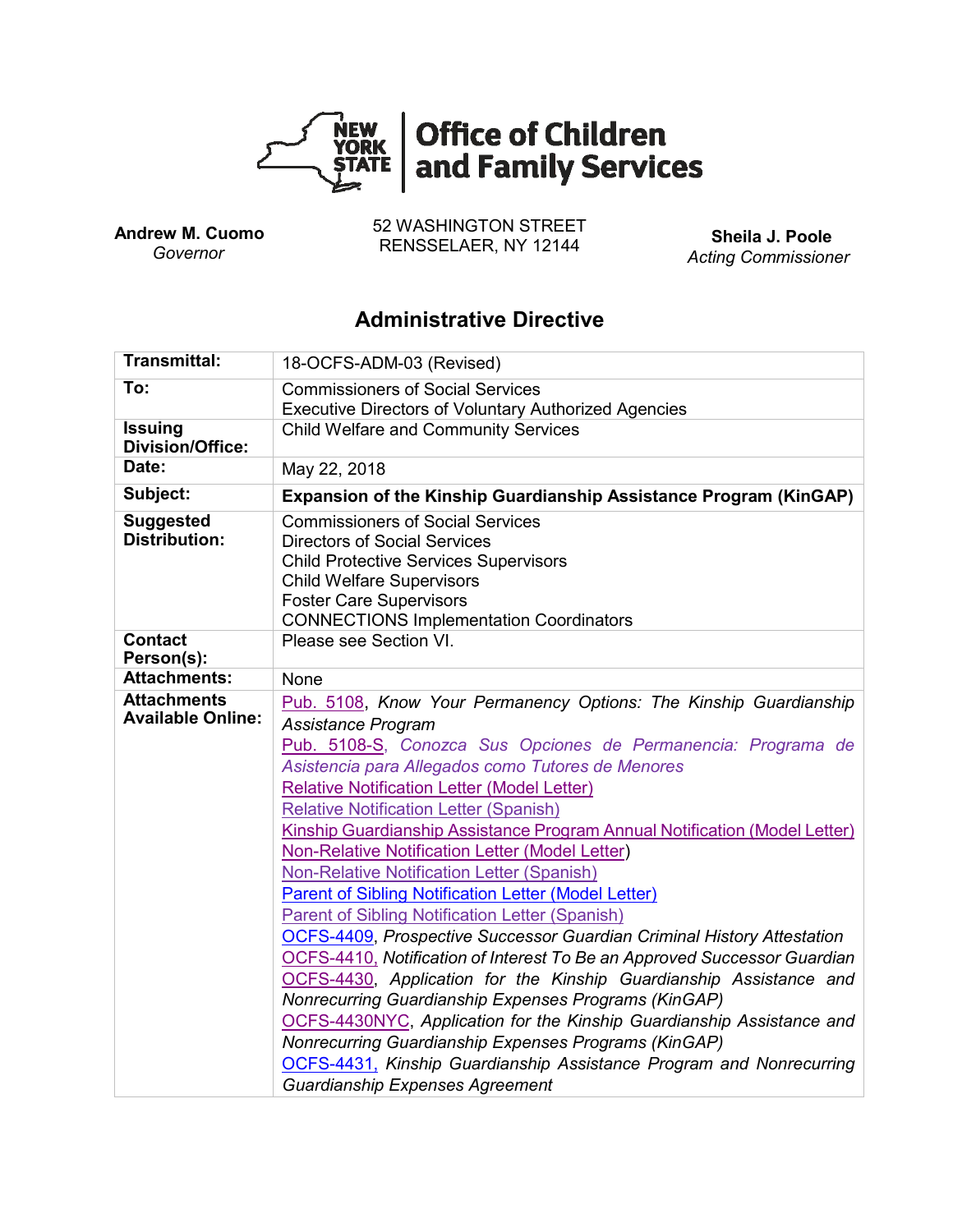| OCFS-4432, Kinship Guardianship Assistance and Nonrecurring                |  |  |  |  |  |  |
|----------------------------------------------------------------------------|--|--|--|--|--|--|
| <b>Guardianship Expenses Amendment</b>                                     |  |  |  |  |  |  |
| OCFS-4433, Kinship Guardianship Assistance Program Certification Form      |  |  |  |  |  |  |
| <b>OCFS-4434, Nonrecurring Kinship Guardianship Expenses Reimbursement</b> |  |  |  |  |  |  |
| Form                                                                       |  |  |  |  |  |  |
| <b>OCFS-4434-S, Nonrecurring Kinship Guardianship Expenses</b>             |  |  |  |  |  |  |
| Reimbursement Form (Spanish)                                               |  |  |  |  |  |  |
| OCFS-4437, Kinship Guardianship Assistance Program and Nonrecurring        |  |  |  |  |  |  |
| Guardianship Expenses Agreement Successor Guardian Amendment               |  |  |  |  |  |  |
| <b>KinGAP Fair Hearing Notice Denial</b>                                   |  |  |  |  |  |  |
| KinGAP Fair Hearing Notice Denial (Spanish)                                |  |  |  |  |  |  |
| KinGAP Fair Hearing Notice Denial of Upgrade                               |  |  |  |  |  |  |
| KinGAP Fair Hearing Notice Denial of Upgrade (Spanish)                     |  |  |  |  |  |  |
| <b>KinGAP Fair Hearing Notice Discontinuance</b>                           |  |  |  |  |  |  |
| KinGAP Fair Hearing Notice Discontinuance (Spanish)                        |  |  |  |  |  |  |

#### **Filing References**

| <b>Previous</b><br><b>ADMs/INFs</b>                                   | <b>Releases</b><br><b>Cancelled</b> | <b>NYS Regs.</b>                                                                   | Soc. Serv. Law &<br>Other Legal Ref.                                                                     | Manual Ref.                                                    | Misc. Ref.                                                                      |
|-----------------------------------------------------------------------|-------------------------------------|------------------------------------------------------------------------------------|----------------------------------------------------------------------------------------------------------|----------------------------------------------------------------|---------------------------------------------------------------------------------|
| 11-OCFS-<br>ADM-03<br>16-OCFS-<br><b>ADM-10</b><br>18-OCFS-<br>ADM-06 |                                     | <b>18 NYCRR</b><br>430.11(c)(4)<br>18 NYCRR<br>Part 436<br>18 NYCRR<br>443.7(a)(2) | Chapter 58 of the<br>Laws of 2010<br>Chapter 384 of the<br>Laws of 2017<br>FCA §1017<br>SSL§§458-a-458-f | Kinship<br>Guardianship<br>Assistance<br><b>Practice Guide</b> | Preventing<br>Sex<br>Trafficking<br>and<br>Strengthening<br><b>Families Act</b> |
|                                                                       |                                     |                                                                                    |                                                                                                          |                                                                | [P.L 113-183]                                                                   |

#### **I. Purpose**

The purpose of this Administrative Directive (ADM) is to advise local departments of social services (LDSSs) and voluntary authorized agencies (VAs) of the provisions of Chapter 384 of the Laws of 2017 (Chapter 384). Chapter 384 was signed by Governor Andrew Cuomo on October 23, 2017. It expands the Kinship Guardianship Assistance Program (KinGAP) related to who may be eligible to receive KinGAP payments, and extends the duration of certain KinGAP payments until the child reaches 21 years of age. The changes made by Chapter 384 are referred to as "KinGAP Expansion." With this ADM, the New York State Office of Children and Family Service (OCFS) is also releasing updated forms, an updated version of the publication titled *Know Your Permanency Options: The Kinship Guardianship Assistance Program* (Pub-5108, in English and Spanish), and new and updated model notification letters*.*

**This ADM has been revised to incorporate feedback OCFS has received requesting additional clarification. For ease, the revisions are noted in purple and can be found in Sections III, IV and V, as well as contained as new links above.**

### **II. Background**

### **Kinship Guardianship Assistance Program (KinGAP) Timeline**:

**2011:** New York State's subsidized guardianship program, Kinship Guardianship Assistance Program (KinGAP), was implemented on April 1, 2011, as a result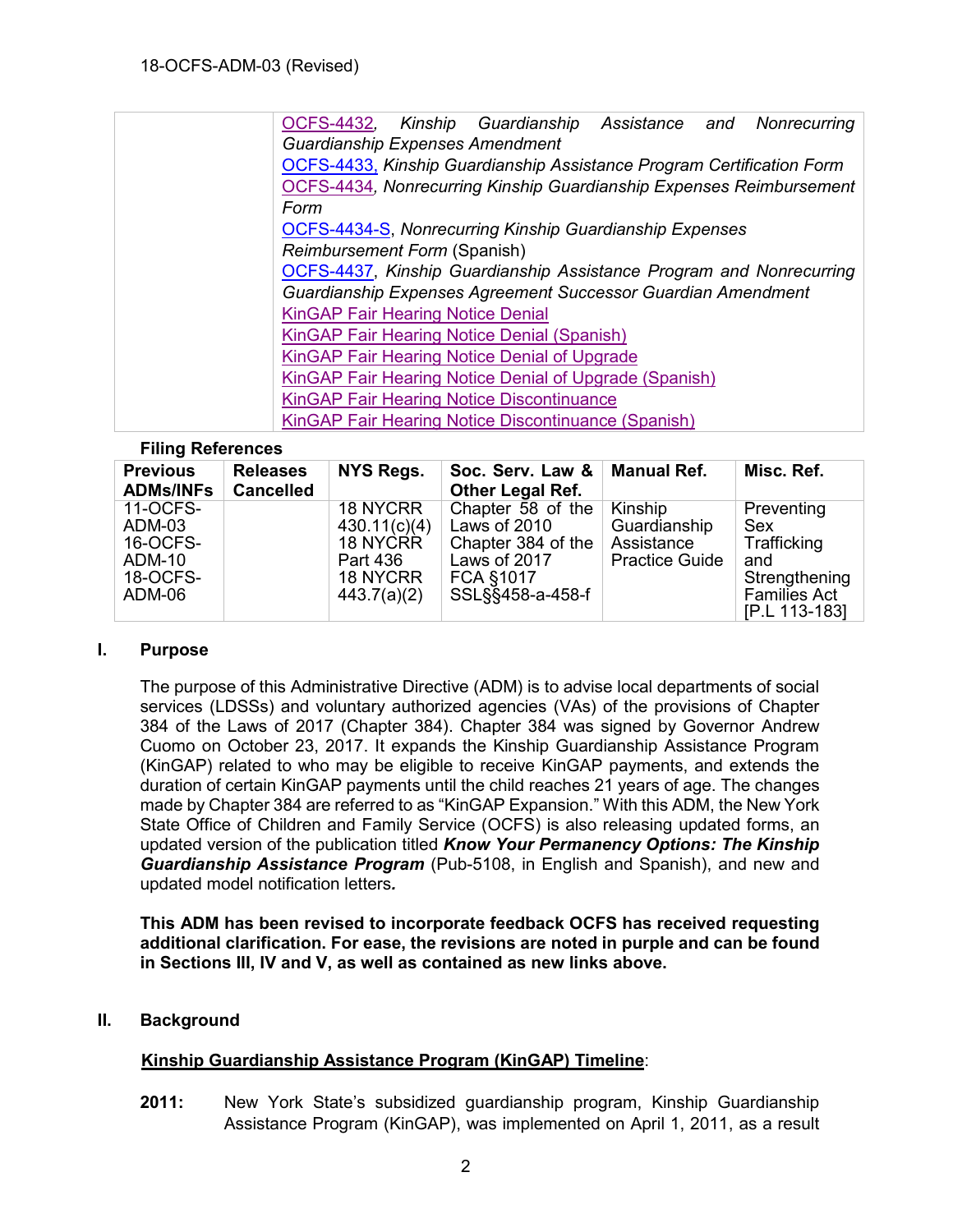of Chapter 58 of the Laws of 2010 (Chapter 58). Chapter 58 added Title 10 of Article 6 of the Social Services Law (SSL).<sup>1</sup> Chapter 58 also amended the Family Court Act (FCA) and the Surrogate's Court Procedure Act, setting forth standards and procedures related to the application for the issuance of letters of guardianship to prospective relative guardian(s). OCFS implemented KinGAP through an ADM titled *The Kinship Guardianship Assistance Program (KinGAP)* [\(11-OCFS-ADM-03\)](http://ocfs.ny.gov/main/policies/external/OCFS%202011/).

**2015:** The federal Preventing Sex Trafficking and Strengthening Families Act [P.L 113-183] authorized the continuation of KinGAP payments and nonrecurring guardianship expense payments to a successor guardian upon the death or incapacity of the relative guardian. New York State made conforming statutory and regulatory amendments to KinGAP in 2015 and 2016. The ADM addressing these changes is titled *Continuation of the Kinship Guardianship Assistance Program (KinGAP) to a Successor Guardian* [\(16-OCFS-ADM-10\)](http://ocfs.ny.gov/main/policies/external/OCFS%202016/).

**Note:** 11-OCFS-ADM-03 and 16-OCFS-ADM-10 remain in effect, **except for** the changes related to the definition of a prospective relative guardian and duration of KinGAP payments, as described in this ADM.

**2017:** Chapter 384 of Laws of 2017 was signed into law by Governor Andrew Cuomo on October 23, 2017. Chapter 384 makes two significant changes to New York State's KinGAP. The first change, as set forth by an amendment to §458-a of the SSL, expands KinGAP eligibility by eliminating the need for the prospective relative guardian to be related by blood, marriage, or adoption to a child or to all siblings in a sibling group. The second change, as set forth by an amendment to §458-b of the SSL, eliminates the statutory requirement that KinGAP payments automatically terminate upon the child's  $18<sup>th</sup>$  birthday if the KinGAP agreement became effective prior to the child attaining the age of 16. These changes increase permanency options for children who would otherwise remain in foster care and provide committed foster parents the supports necessary to care for the child after transitioning to guardianship.

> For the provisions of Chapter 384 to take effect, New York State had to obtain an approval from the federal Administration for Children and Families (ACF) of the U.S. Department of Health and Human Services of a Title IV-E State Plan Amendment. The plan amendment was approved on January 11, 2018. Chapter 384 set an effective date of 60 days from federal approval of the plan amendment; therefore, the provisions of Chapter 384 are effective on March 12, 2018. Chapter 384 does not extend these expanded provisions to existing KinGAP agreements where the court issued letters of guardianship of the child to the relative guardian prior to March 12, 2018.

> To implement the provisions of Chapter 384, OCFS is in the process of promulgating necessary amendments to 18 NYCRR Part 436. The regulations will reflect the statutory changes to expand who may be eligible to become a

 $\overline{a}$ 

 $1$  SSL §§458-a through 458-f.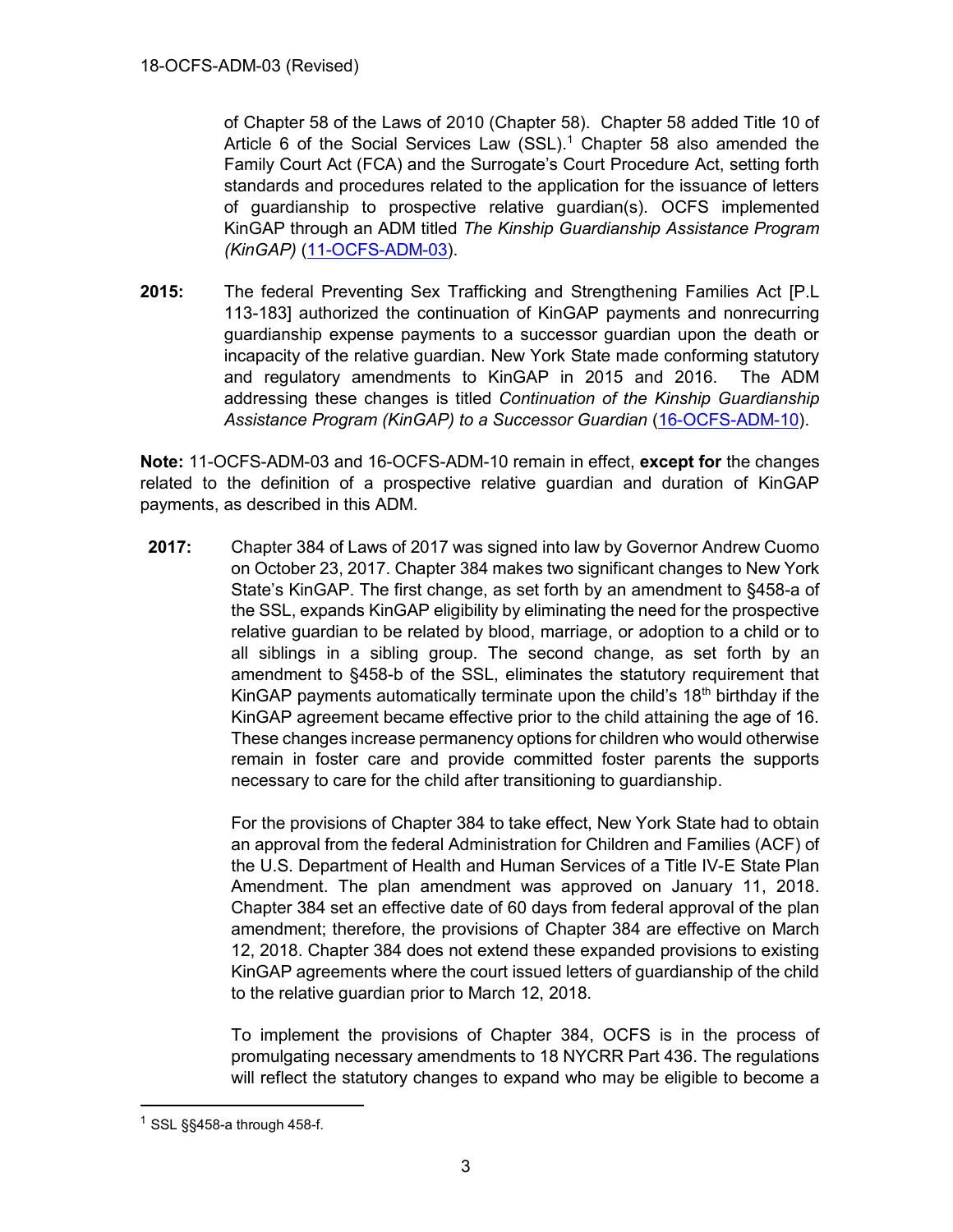"prospective relative guardian" and extend how long payments may be made under a KinGAP agreement.

### **III. Program Implications**

Chapter 384 of the Laws of 2017 (known throughout this ADM as KinGAP Expansion) amended the SSL in relation to eligibility of children for KinGAP. KinGAP Expansion is New York State's effort to expedite permanency for children and youth for whom adoption and reunification have been ruled out.

Please note that the term "prospective relative guardian" now includes both relatives and certain specified non-relatives under KinGAP.

#### **A. Definition of Prospective Relative Guardian**

Prior to KinGAP Expansion, a prospective relative guardian(s) was restricted to someone related to the child through blood, marriage or adoption. KinGAP Expansion acknowledges that some non-relatives had prior family-like relationships with the children in their care and enables such non-relatives to be eligible to enter into a KinGAP agreement, thus, increasing permanency options for children who would otherwise remain in foster care because adoption and reunification have been ruled out.

KinGAP Expansion expands who may be a prospective relative guardian(s) to include persons in two additional types of relationships:

**1. A person who is related to a half sibling of the child in foster care with the prospective relative guardian by blood, marriage, or adoption where such person or persons is also the prospective or appointed relative guardian(s) of such half sibling; or**

This provision enables half siblings placed with the same prospective relative guardian(s) to participate in KinGAP together, even if such prospective relative guardian(s) is unrelated to one of the siblings.

> An example of how the new definition could apply: Half siblings A and B have been in foster care for more than six consecutive months with sibling B's biological aunt, who is not related by blood, marriage, or adoption to sibling A. Adoption and reunification have been ruled out for both siblings. Sibling B's aunt is applying for a KinGAP agreement on behalf of sibling B. Due to KinGAP Expansion, the aunt will also be eligible to apply for a KinGAP agreement on behalf of sibling A despite being unrelated by blood, marriage, or adoption to sibling A.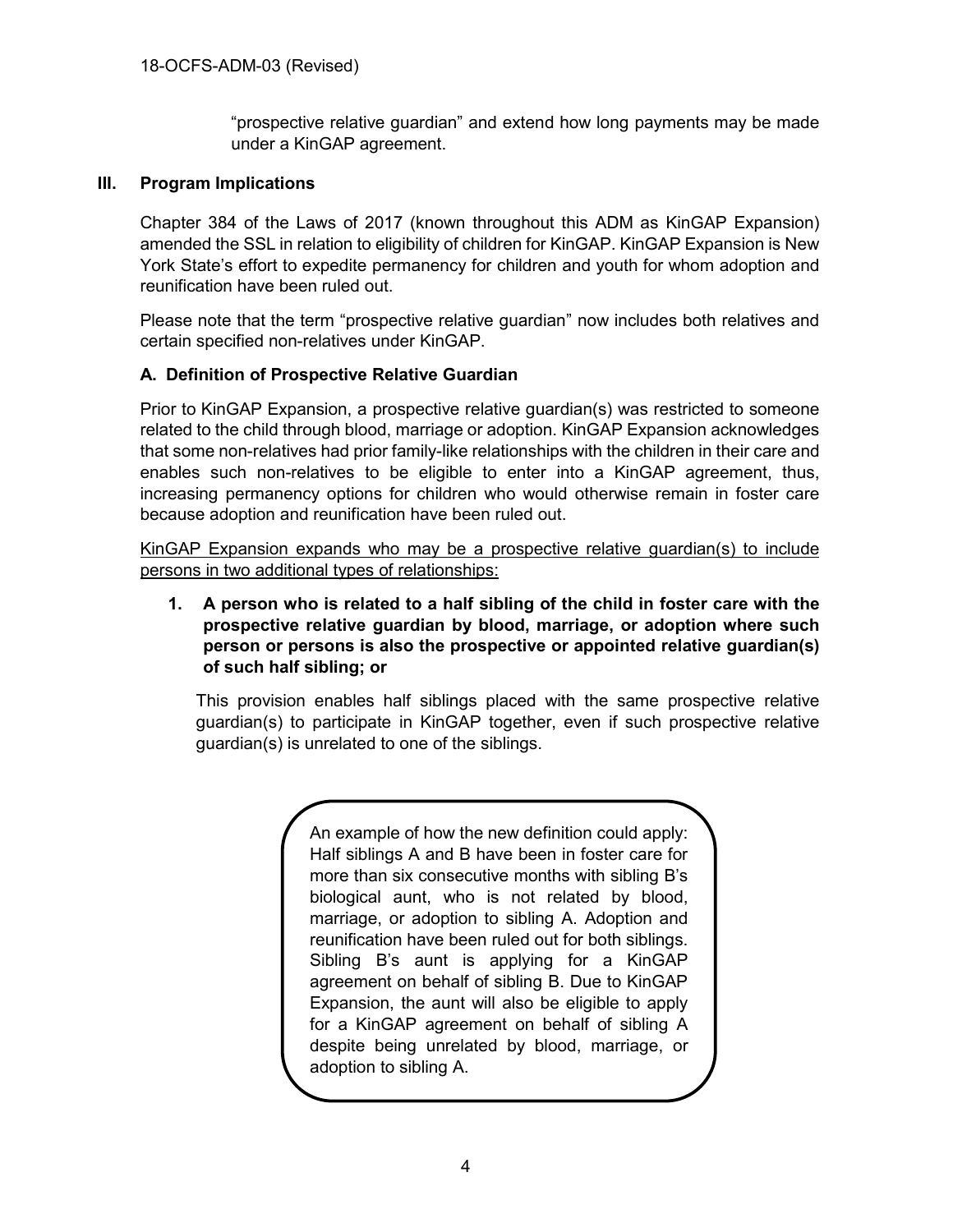Each half sibling must be in foster care with the prospective relative guardian(s) for a minimum of six consecutive months. Additionally, adoption and reunification must have been ruled out as appropriate permanency goals for each child independent of the other. Therefore, KinGAP agreements may be made at separate times if one half sibling reaches the six-month requirement before the other, or if more time is needed to rule out adoption and reunification for one of the siblings.

### **2. A person who has a positive relationship with the child, including, but not limited to a stepparent, godparent, neighbor, or family friend.**

Consistent with the intent underlying Chapter 384, the term "positive relationship" refers to an *established positive relationship* with the child *prior* to the child's current foster care placement with the prospective relative guardian(s).

The LDSS or VA must determine that a positive relationship existed between the child and prospective relative guardian(s) prior to the current foster care placement with the prospective relative guardian. A positive relationship is a relationship that supports the conclusion that a KinGAP arrangement would be in the best interest of the child. Therefore, consideration should be given to the following factors:

- $\circ$  Support for the child's healthy emotional and psychological development
- $\circ$  Understanding of the child's family dynamics
- o Understanding of the child's strengths and needs
- $\circ$  The ability and willingness to meet the child's specific needs both in the short and long term
- $\circ$  A strong desire to commit to the care of the child
- o The child's level of attachment

 $\overline{a}$ 

The basis for concluding that a positive relationship existed prior to the child's foster care placement with the prospective relative guardian must be documented in the progress notes of the child's case record.

**A prior positive relationship is only required for non-relative foster parents under KinGAP Expansion who are also unrelated to the child's half siblings**. A prior positive relationship is *not* required if the foster parent is related by blood, marriage, or adoption to the child or the child's half sibling.

The new categories of prospective relative guardians continue to be subject to all other eligibility requirements.<sup>2</sup> These requirements include the following:

- The prospective relative guardian has been caring for the child as a fully certified foster parent for at least six consecutive months.
- The child being returned home or adopted are not appropriate permanency options for the child.
- The child demonstrates a current strong attachment to the certified foster parent.
- The foster parent has a strong commitment to caring permanently for the child.

<sup>2</sup> See 11-OCFS-ADM-03, *The Kinship Guardianship Assistance Program (KinGAP)*, for a full description of eligibility requirements.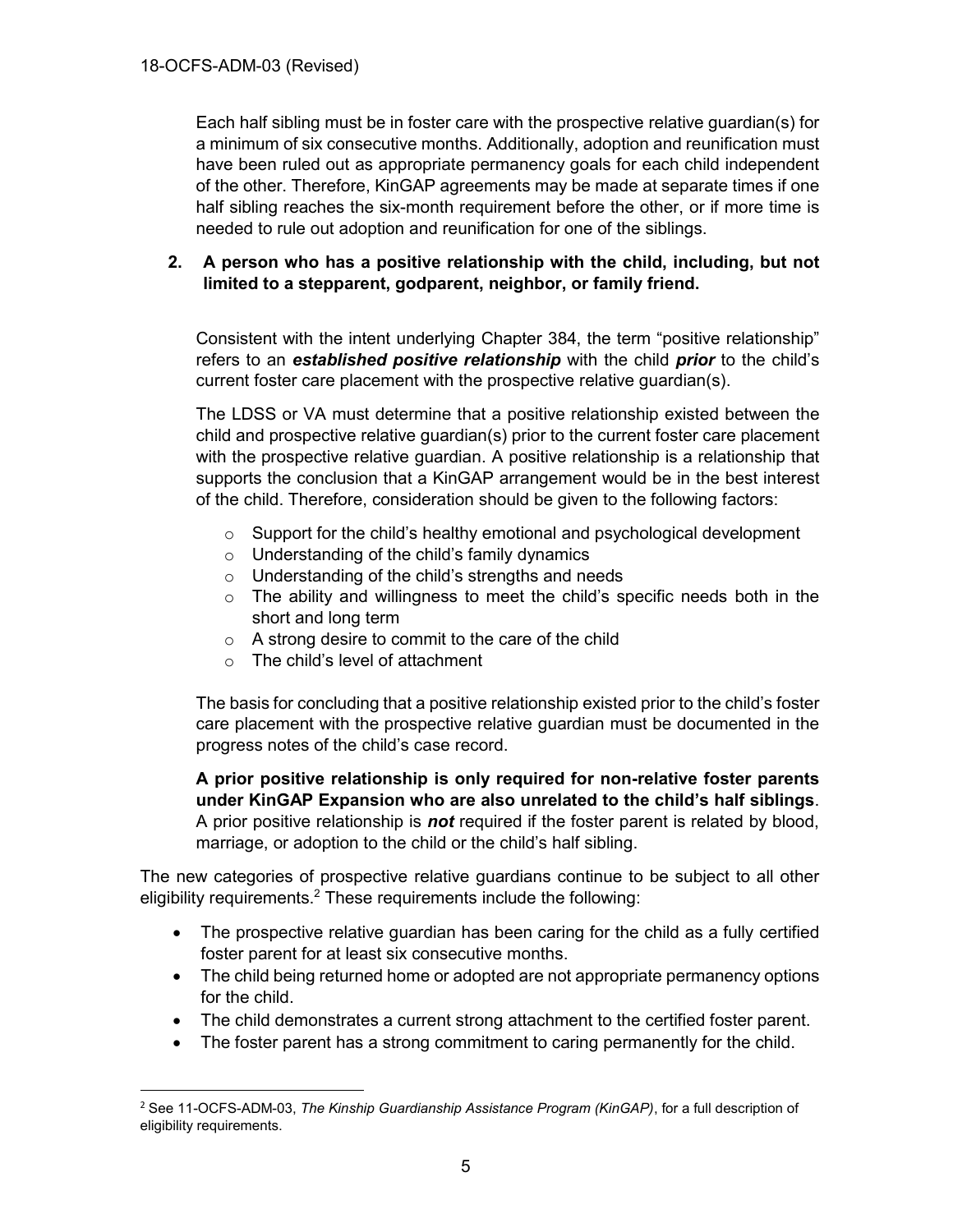- For an abused, neglected, or destitute child, the fact-finding and initial permanency hearing (PH) has been completed and for all other categories of foster children, the initial PH has been completed.
- Age-appropriate consultation has been held with the child.
- It is in the child's best interest for the foster parent to become the legal guardian of the child.

In determining whether it is in the best interest of the child for the prospective relative guardian to become the child's relative guardian, the applicable LDSS must determine and document that compelling reasons exist that adoption and reunification *are not* appropriate permanency goals for the child.

### **B. Duration of Kinship Guardianship Assistance**

KinGAP Expansion also eliminates the automatic termination of KinGAP payments upon the child's 18<sup>th</sup> birthday for children who had not yet attained the age of 16 when a KinGAP agreement goes into effect. The new provision aligns support for children who are under the age of 16 when a KinGAP agreement goes into effect with the support afforded to children who are 16 or older when a KinGAP agreement goes into effect.

For agreements that become effective on or after March 12, 2018, payments must be made until the child reaches the age of 21 *if* the child consents to the continuation of the appointment of the guardian upon reaching the age of 18, the court grants the continuation, **and** the child is

- completing secondary education or a program leading to an equivalent credential;
- enrolled in an institution that provides post-secondary or vocational education;
- employed at least 80 hours per month;
- participating in a program or activity designed to promote or remove barriers to employment; or
- incapable of any of such activities due to a medical condition, which incapacity is supported by regularly updated information in the case record of the child.

For any agreements in effect prior to March 12, 2018, an LDSS may, in its discretion, agree to amend the agreement to provide for continuation of payments to a relative guardian for a child who was under age 16 when the agreement went into effect, subject to the same condition set forth above. $3$ 

The LDSS may **not** reactivate or reissue KinGAP agreements that were terminated or expired prior to March 12, 2018, even if the order of guardianship is still in effect.

### **IV. Required Action**

### **A. Notice and Information About KinGAP Expansion**

Child's initial placement into foster care:

 $\frac{3}{3}$ §458-b(4)(f).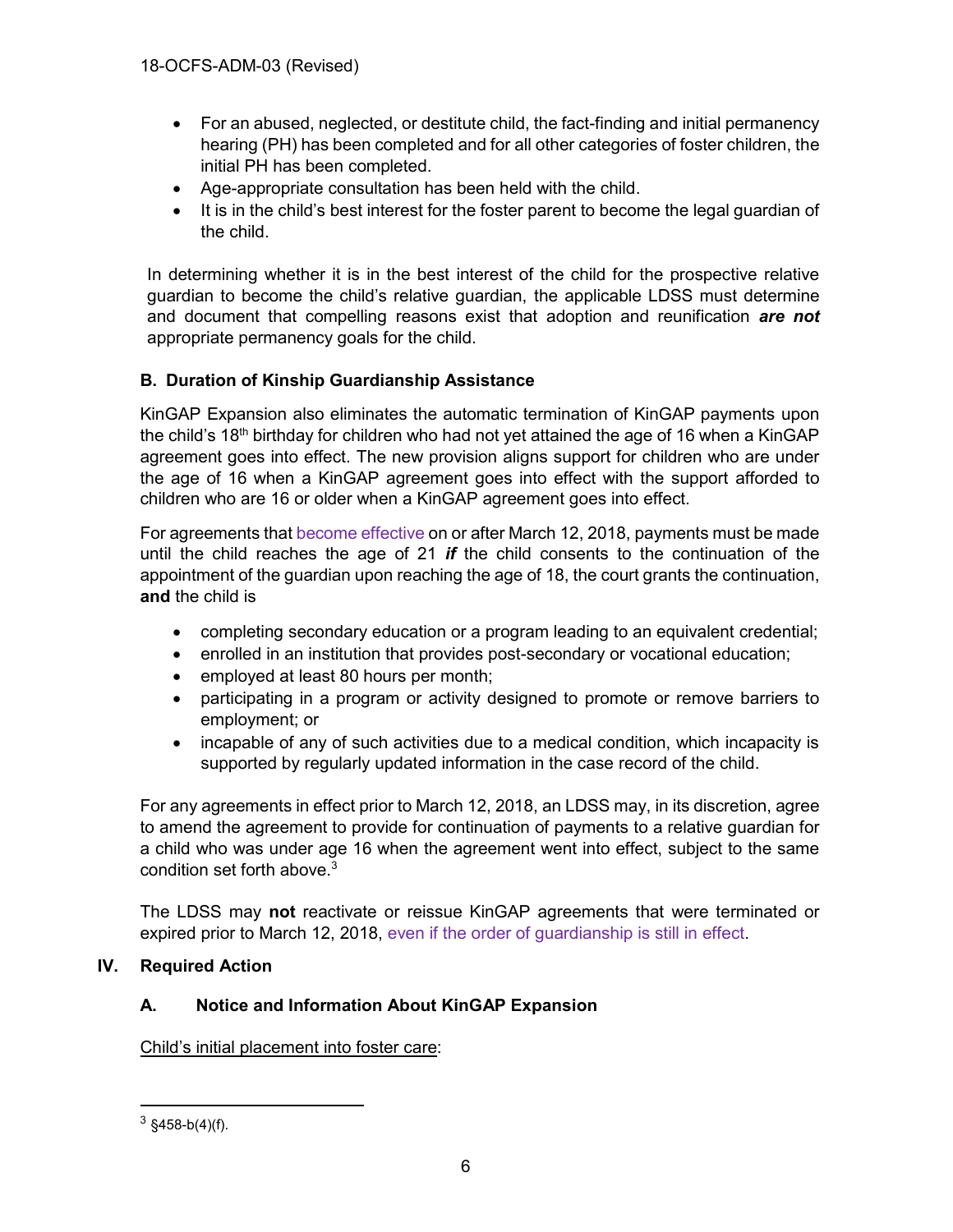Within 30 days of a child's removal, or earlier if directed by a court, LDSSs must exercise due diligence in identifying relatives, notifying them of the child's removal and providing information on options for taking custody. Persons requiring such notification are<sup>4</sup>

- the child's grandparents;
- all parents of a sibling of the child with legal custody of such sibling; and
- other adult relatives, including adult relatives suggested by the child's parent or parents.

During a child protective proceeding under Article 10 of the Family Court Act, the court will also require LDSSs to notify

- any non-respondent parent of the child,
- all relatives or suitable persons identified by the child's parent(s), and
- any relative identified by a child over the age of 5 as a relative with a significant positive role in the child's life.<sup>5</sup>

OCFS has developed new and updated model notification letters that LDSSs or VAs may use to meet these notification requirements. LDSSs should use the letter appropriate for the type of relationship the notified person has with the child. The letters are included with the ADM for each of the following:

- Relatives of the child
- Parents of a sibling of the child
- Non-relatives of the child

LDSSs or VAs must also provide these identified and notified relatives and suitable persons with a copy of the publication entitled *Know Your Permanency Options: The Kinship Guardianship Assistance Program* **(KinGAP)** (Pub. 5108), and respond to any questions they may have regarding KinGAP.

Additionally, in accordance with this ADM, if the parent or child identifies any other person(s) as a placement resource for the child, who hasn't already been notified, the LDSS must

- provide notice of the child's removal and options for providing care of the child,
- provide such persons with a copy of *Know Your Permanency Options: The Kinship Guardianship Assistance Program* **(KinGAP)** (Pub. 5108), and
- respond to any questions they may have regarding KinGAP.

## After the child's initial placement into foster care:

LDSSs or VAs should note any person identified after the initial placement with whom the child has a significant connection. It is recommended that LDSSs or VAs notify such persons of the options for providing care, should the child's placement need to change. Upon notification, the LDSSs or VAs should provide such persons with a copy of *Know Your Permanency Options: The Kinship Guardianship Assistance Program (KinGAP***)** (Pub. 5108).

 $\overline{a}$ 

 $4$  18 NYCRR 430.11(c)(4).

 $5$  §FCA 1017.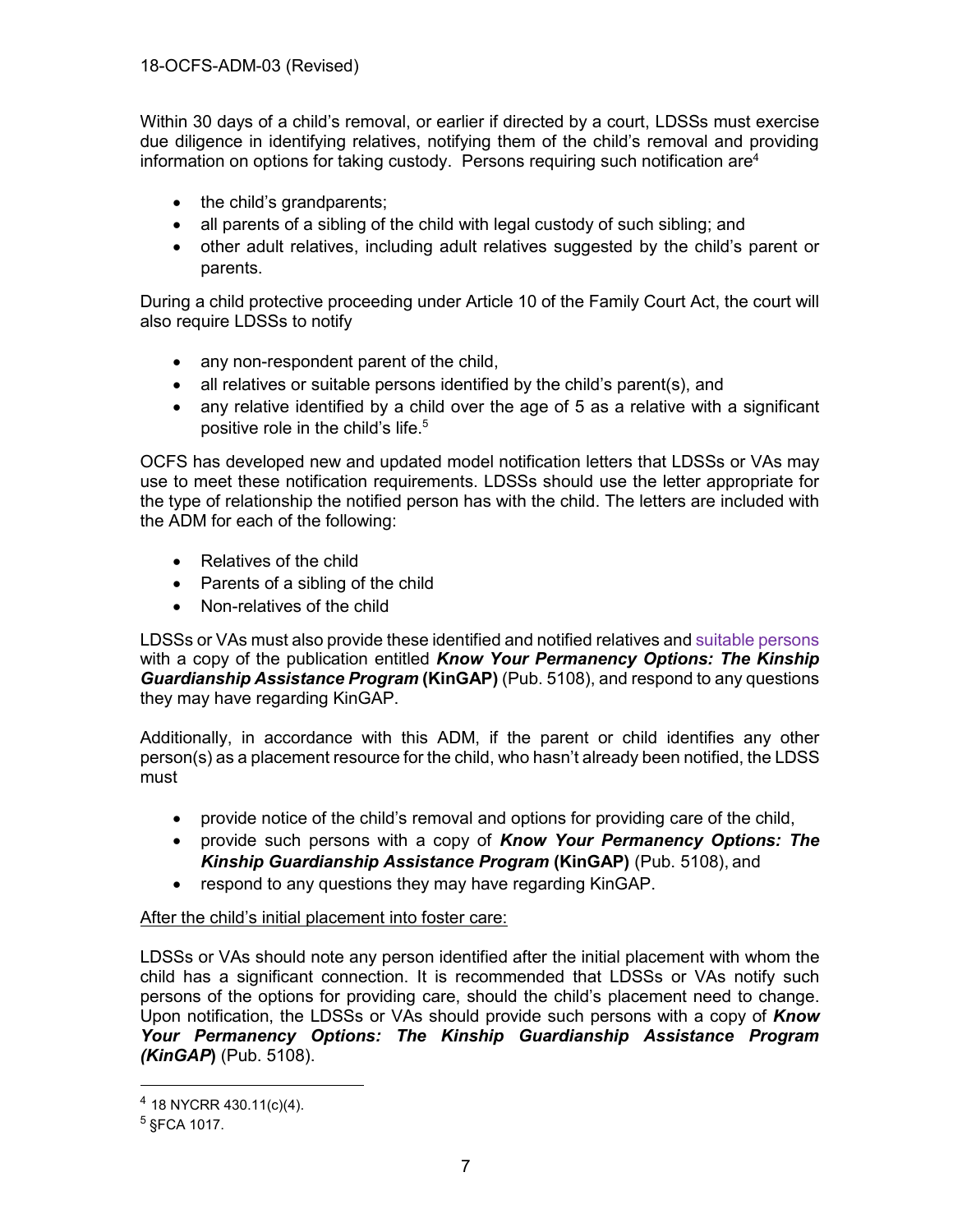After issuance of this ADM, LDSSs or VAs must identify children in foster homes who may be eligible for KinGAP due to KinGAP Expansion. To identify such children, LDSSs or VAs must review their foster care caseloads and identify

- all children in certified foster homes (KinGAP Expansion applies to non-relative foster parents of the child and thus would be certified rather than approved in nearly all cases)
	- for whom adoption and reunification have been ruled out as appropriate permanency goals, and
	- who had a prior relationship with the foster parent; and
- all children in foster homes for whom adoption and reunification have been ruled out as appropriate permanency goals and whose foster parent(s) has a pending, finalized or executed KinGAP agreement on behalf of a half sibling.

For all children whose foster parents meet the above criteria, LDSSs or VAs must

- discuss KinGAP with the child's foster parent(s) as a potential permanency option at the next required casework contact;
- provide the foster parent(s) with a copy of *Know Your Permanency Options: The Kinship Guardianship Assistance Program (KinGAP)* (Pub-5108); and
- record the placement type in the Activities Window in CONNECTIONS to indicate whether the foster parent is a relative, related to a half sibling, or had a prior positive relationship with the child in foster care (see Section V. Systems Implication).

### **B. Reissuance of Agreements**

The provisions of KinGAP Expansion are applicable to all Kinship Guardianship Assistance and Nonrecurring Guardianship Expenses Agreements that become effective on or after March 12, 2018. A KinGAP agreement is considered in effect

a) when it is executed (completed and signed by the prospective relative guardian(s) and the appropriate LDSS); and

b) when, following the execution of the agreement, the court issues letters of guardianship to the prospective relative guardian(s) named in the agreement.

As of March 12, 2018, any KinGAP agreement for a child in foster care who is under 16 years of age that is not in effect by the issuance of letters of guardianship must be rescinded and reissued using the updated *Kinship Guardianship Assistance and Nonrecurring Guardianship Expenses Agreement* (OCFS-4431).

However, the LDSS, may, solely in its discretion, approve an amendment to a KinGAP agreement that was in effect prior to March 12, 2018, when the child was under 16 years of age, where a relative guardian(s) requests extension of KinGAP payments until the child attains the age of 21 and the child otherwise meets the requirements for such continued payments. These requirements are:

- The relative guardian continues to provide support for the child; and
- Upon reaching the age of 18, the child consents to continuation of the guardianship, the court grants such continuation, and the child is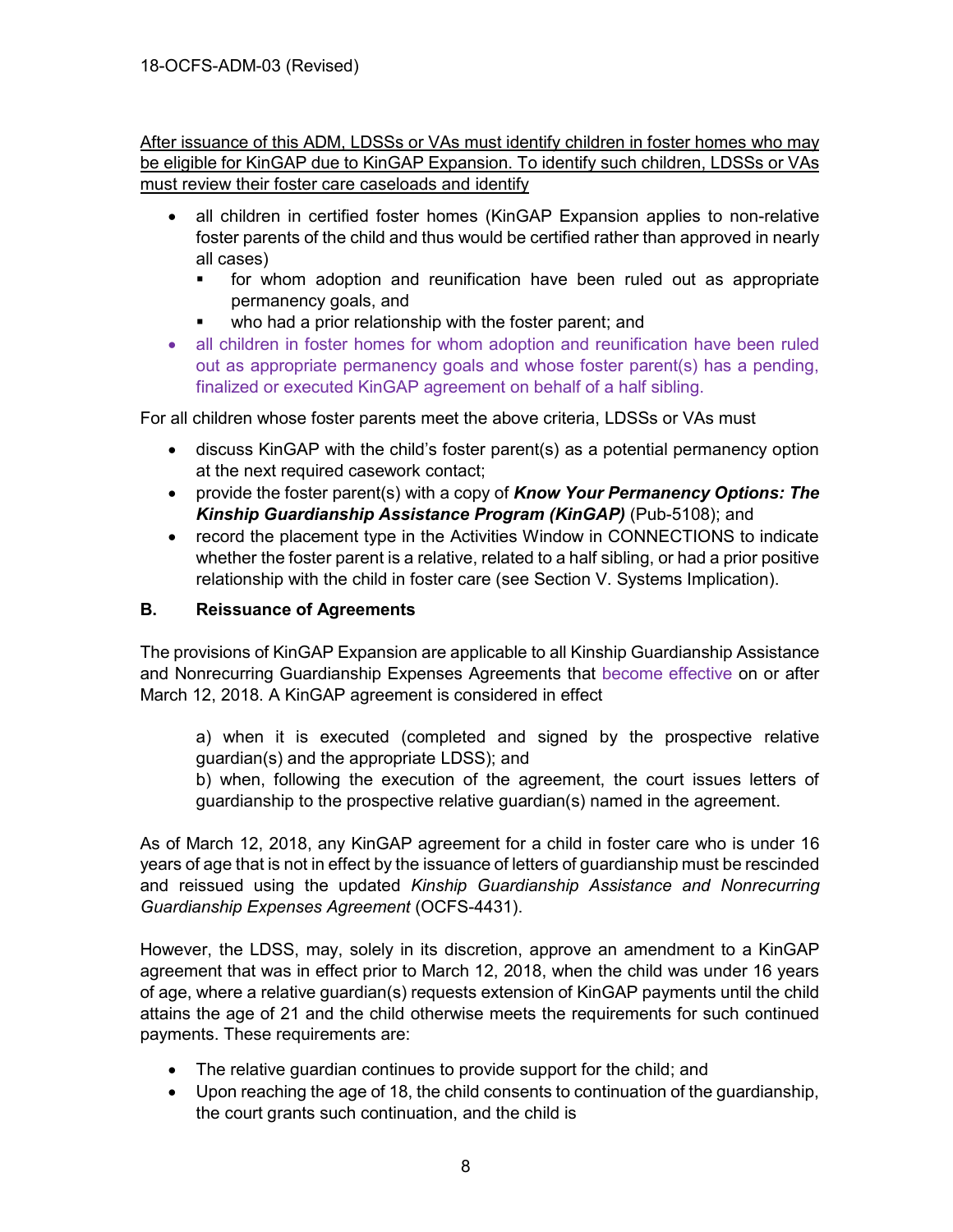- completing secondary education or a program leading to an equivalent credential;
- enrolled in an institution that provides post-secondary or vocational education;
- employed at least 80 hours per month;
- **•** participating in a program or activity designed to promote or remove barriers to employment; or
- incapable of any of such activities due to a medical condition, which incapacity is supported by regularly updated information in the case record of the child.

The LDSS may **not** reactivate or reissue KinGAP agreements that were terminated or expired prior to March 12, 2018, even if the order of guardianship remains in effect.

### **C. Model Notification Letter and Form Updates**

OCFS has developed a new model notification letter that includes a brief description of the KinGAP option for non-relatives included under KinGAP Expansion. The letter is linked to this ADM, along with a model notification letter to the parent of a sibling and a model notification letter to relatives of the child. LDSSs may use these models or develop their own letters, so long as they include information on KinGAP.

Also included with this ADM are links to necessary forms, including those that have been updated to incorporate the changes required by KinGAP Expansion. $6$ 

LDSSs should verify that all KinGAP applications and agreements submitted by a prospective relative guardian(s) to the LDSS on or after March 12, 2018 where letters of guardianship have not yet been received, and the child is under the age of 16, are the correct and updated versions. The LDSS must rescind and re-issue any such non-finalized KinGAP applications and non-effective agreements that were distributed to foster parents prior to March 12, 2018, where the children in care are under the age of 16.

#### **V. Systems Implications**

#### **CONNECTIONS**

 $\overline{a}$ 

Workers must record all movements of a child in foster care. This is done with in the "Activities Window."

The "Activities Window" in CONNECTIONS will be updated with placement types that more specifically reflect the relationship of the child in foster care to the foster parent. These new types will replace the existing "relative" and "non- relative" placement types. The new placement types available on the "Movement Activity," "Type of Placement" drop-down will be as follows:

- Child's Paternal Grandparents
- Child's Maternal Grandparents
- Child's Other Paternal Relative
- Child's Other Maternal Relative

<sup>6</sup> See 18-OCFS-ADM-06, *Eligibility Forms for the Kinship Guardianship Assistance Program (KinGAP)* for the three remaining forms necessary to finalize a KinGAP agreement (KinGAP Eligibility Checklist, KinGAP Eligibility Checklist Instructions, and Affidavit of Relationship form)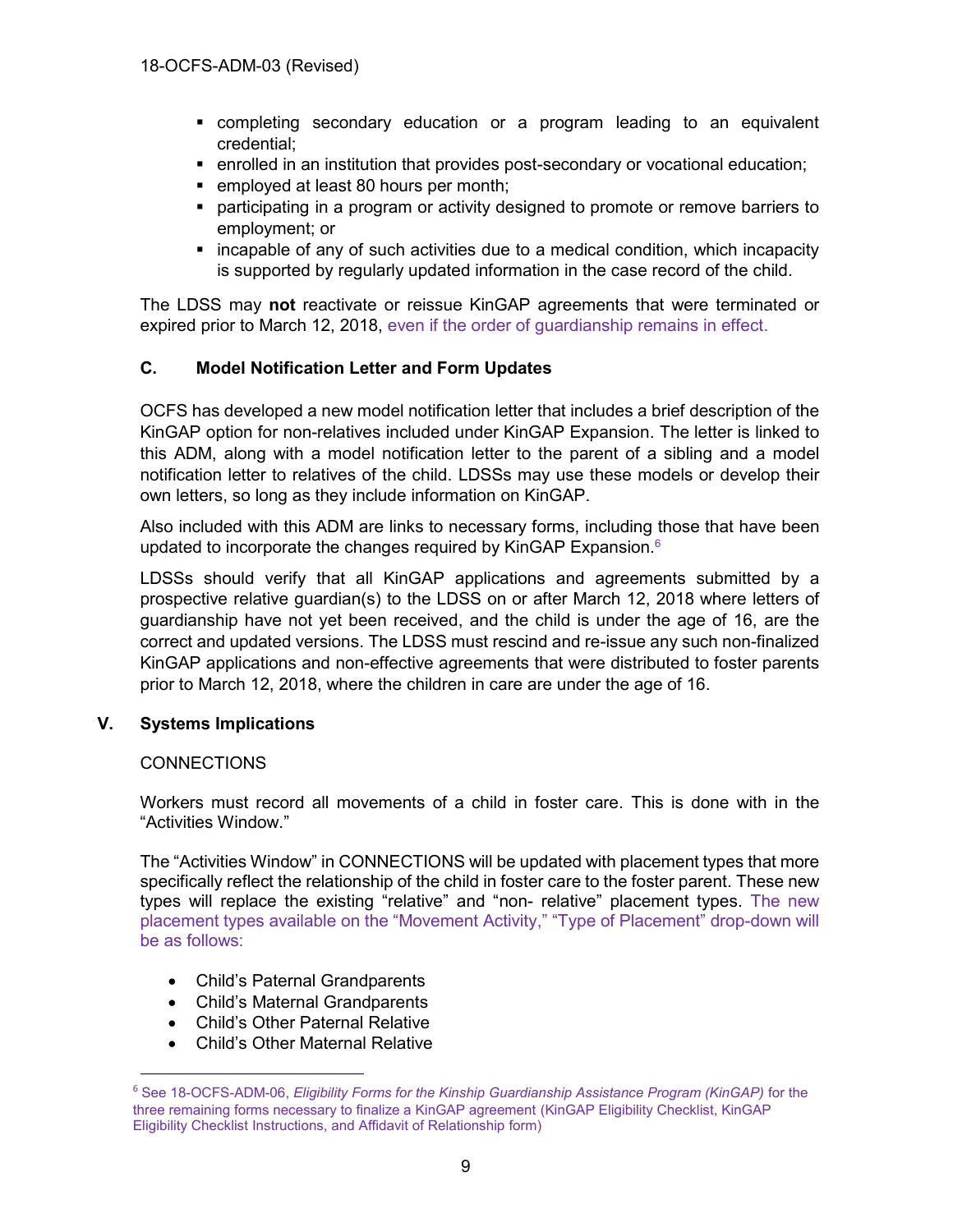- Child's Sibling
- Related to Child's Half Sibling
- Not related/prior positive relationship w child
- Not related/no prior positive relationship w child (This option will always be entered for children in congregate care settings.)

The new placement types will be used to record information related to the child's placement for those children placed into foster care or transferred to a new foster home on and after the date that the new placement types referenced above become available in CONNECTIONS. The date entered must be the date of the movement activity. It is not necessary to retroactively change the placement type for children already in foster care, with the exception of those children who are currently placed with a foster parent who may be eligible for KinGAP due to KinGAP Expansion. Workers must update the placement type for children in such placements on the most recent, or current, "Movement Activity" in CONNECTIONS. To identify such children, workers must conduct a caseload review and identify

- all children in certified foster homes (KinGAP Expansion applies to non-relative foster parents of the child and thus would be certified rather than approved in nearly all cases)
	- for whom adoption and reunification have been ruled out as appropriate permanency goals, and
	- who had a prior relationship with the foster parent; and
- all children in foster homes for whom adoption and reunification have been ruled out as appropriate permanency goals and whose foster parent(s) has a pending, finalized or executed KinGAP agreement on behalf of a half sibling.

A child in a foster home that meets the above criteria is potentially eligible for KinGAP due to KinGAP Expansion. After identifying such children, workers must select the new placement type to reflect the child's most recent movement that resulted in the current foster care placement.

When recording a movement of a child in foster care (for movements that occur after the new placement types are in effect for all children entering or already in foster care) in the "Activities Window," the worker must do the following:

- 1. In the "Date of Activity" field, record the date of the activity.
- 2. Click the drop-down arrow for the "Type of Activity" field and select "Movement."
- 3. Click the drop-down arrow for the "Event" field and select the corresponding event.
- 4. In the "Modifiers" section, enter the "Vendor ID" in the "Facility ID" field.
- 5. Click the drop-down arrow for the "Type" field and select either:
	- Child's Paternal Grandparents
	- Child's Maternal Grandparents
	- Child's Other Paternal Relative
	- Child's Other Maternal Relative
	- Child's Sibling
	- Related to Child's Half Sibling
	- Not related/prior positive relationship w child
	- Not related/no prior positive relationship w child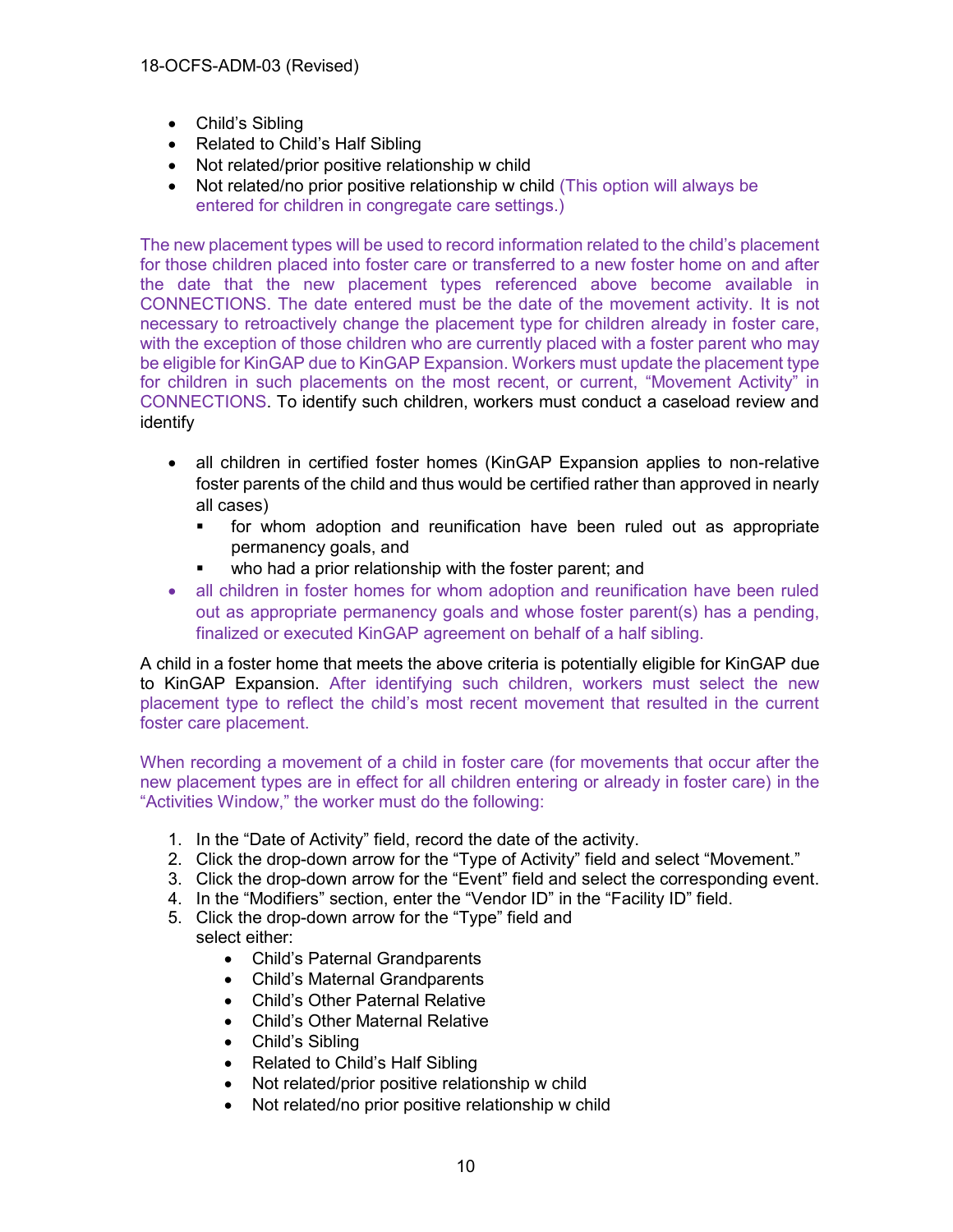6. Click the "Save" button.

When recording the placement type for the most recent movement of children identified in the caseload review that are potentially eligible for KinGAP due to KinGAP Expansion, the worker must do the following:

- 1. Click on the most recent movement activity in the activity grid for the child. Details related to the movement will appear below the grid.
- 2. Click on the drop-down arrow in the "Placement Type" field.
- 3. Click the drop-down arrow for the "Type" field and select either:
	- Child's Paternal Grandparents
	- Child's Maternal Grandparents
	- Child's Other Paternal Relative
	- Child's Other Maternal Relative
	- Child's Sibling
	- Related to Child's Half Sibling
	- Not related/prior positive relationship w child
	- Not related/no prior positive relationship w child
- 4. Click the "Save" button.

It is not necessary to invalidate the movement when recording the placement type for the already existing most recent movement of children identified in the caseload review that are potentially eligible for KinGAP due to KinGAP Expansion.

Please note that the "Placement Type" field is only available for non-absence movement types codes. It is not enabled for movement codes that record absences for children in care (M950-Child Begins Absence) or M970 (Child on Trial Discharge.

Verification of Title IV-E eligibility should take place when the child turns 18 years of age. Payments made between the ages of 18 and 21 will not be Title IV-E eligible in cases where the KinGAP agreement became effective prior to the child turning 16 years old.

PPG's for KinGap children must be recorded with a PPG of Referral for Legal Guardianship/Custody (code value  $=$  3). This will create a new Activity code of G500  $-$ NEW PERM. GOAL – KINGAP in Connections Activities.

Please refer to *Getting to Know the CONNECTIONS Activities Window Build Job Aid* at [http://ocfs.ny.gov/connect/imp/CCRS/Activities%20Build%20Job%20Aid\\_OCFS-](http://ocfs.ny.gov/connect/imp/CCRS/Activities%20Build%20Job%20Aid_OCFS-Approved%20v1.0%20(10-06-14).pdf)[Approved%20v1.0%20\(10-06-14\).pdf](http://ocfs.ny.gov/connect/imp/CCRS/Activities%20Build%20Job%20Aid_OCFS-Approved%20v1.0%20(10-06-14).pdf) for more information.

#### **VI. Contacts**